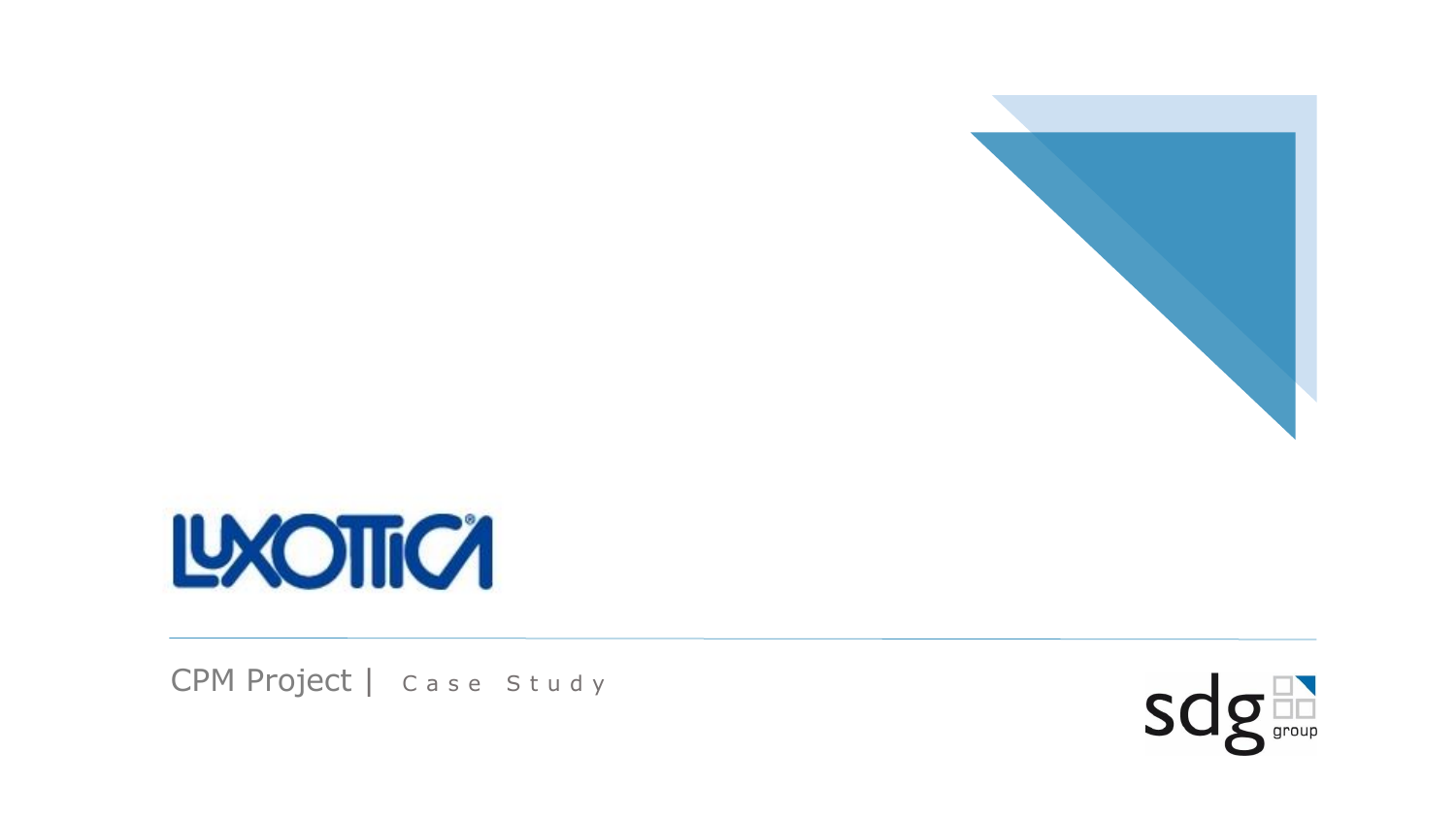

# Luxottica Group

Luxottica Group is the world's leading designer, manufacturer and distributor of prescription frames and sunglasses in the premium and luxury segments. Thanks to an extensive distribution network in both the retail business and in the wholesale Luxottica Group today is present in all major markets worldwide.



### **The wholesale distribution network covers 130 countries**  worldwide, with direct presence in 38 markets. The current portfolio includes 30 brands: 10 brands are totally owned and 20 in license. Among the owned brands is Ray-Ban, Vogue, Persol, Arnette, Revo and Oakley. The licensed brands include Bulgari, Burberry, Chanel, Versace, Dolce & Gabbana, Prada, Polo Ralph Lauren and Tiffany & Co.

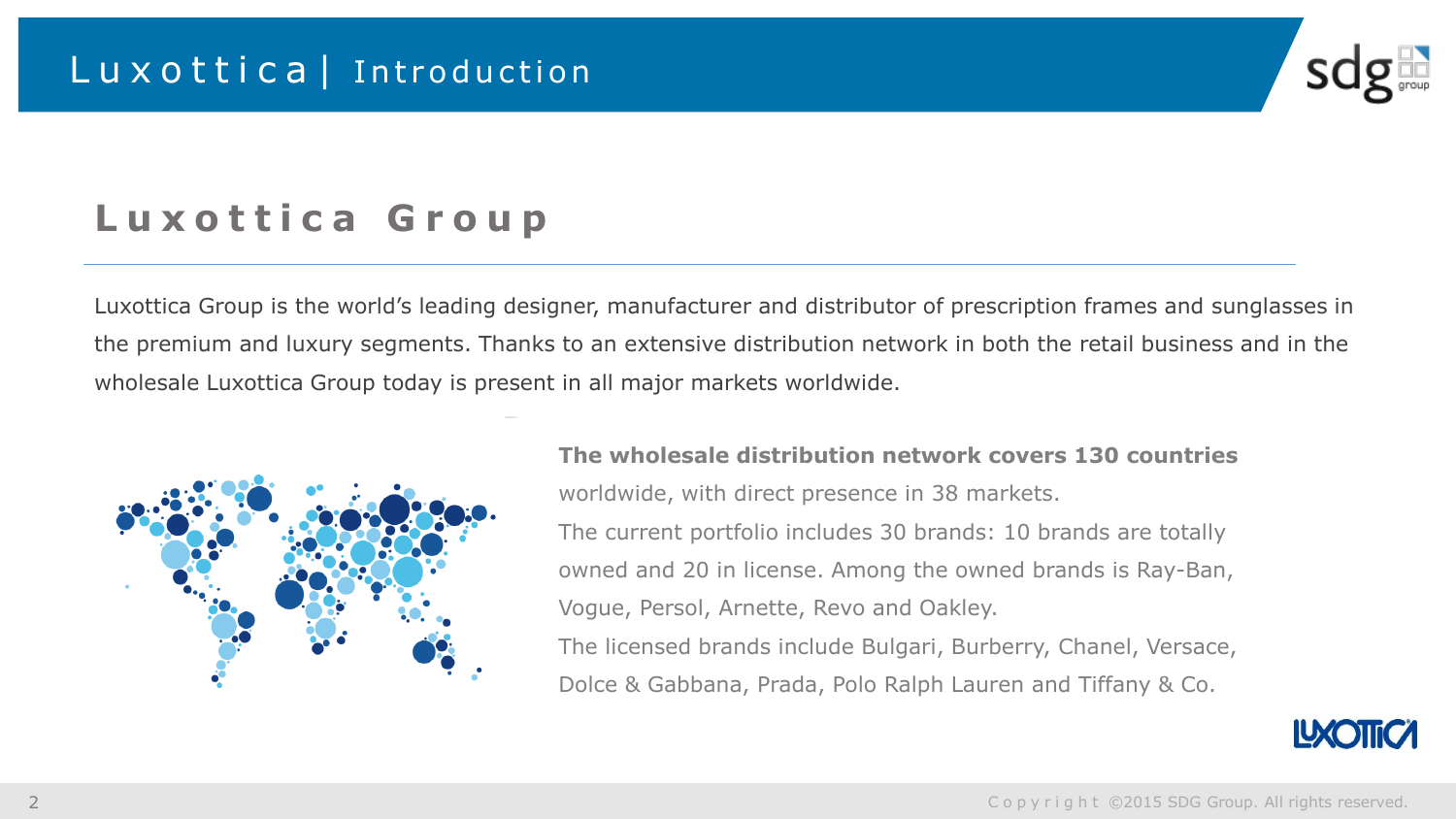

#### Project Background

### Over the years, Luxottica has achieved world leadership in the optical industry through vertical integration model of wholesale and retail in one area, a brand portfolio among the strongest and most balanced in the industry, high quality, constantly improving, product quality, efficiency and flexibility of the production structure, able to respond quickly to market changes.

The adoption of the vertical integration model between

design, production, distribution, wholesale and retail has allowed Luxottica Group to become the world leader in its field, and the producer of glasses with the lowest production costs.

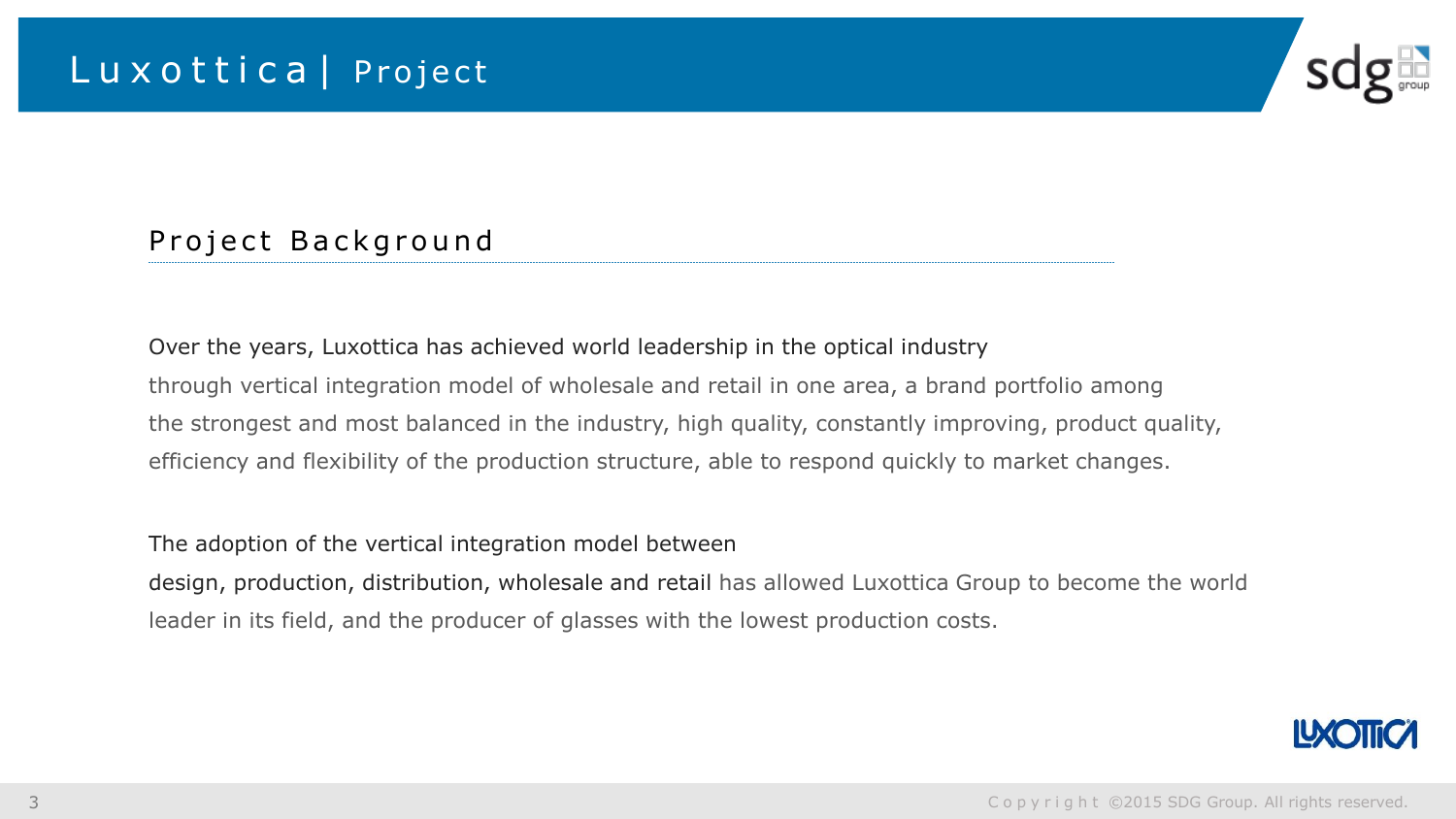### Luxottica | Challenge



#### Issues and Requirements



Optimize the level of each part of the Supply Chain.



Integrate processes in order to develop excellence in terms of the intercompany processes.



Identify an appropriate system for monitoring critical success factors that can simplify the definition of objectives.



Improve the entire process of performance monitoring.

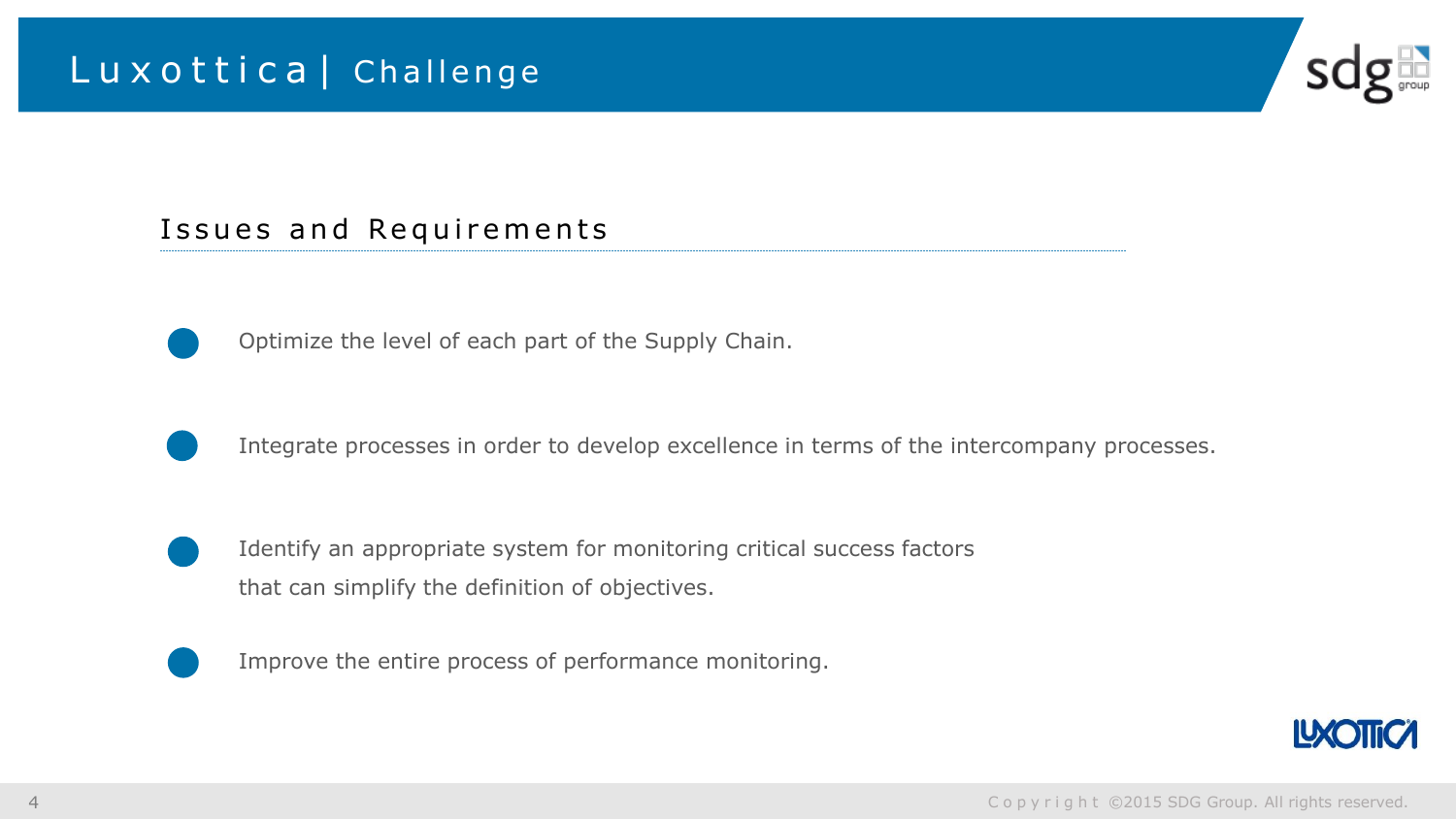## Luxottica | Solution



#### SDG Solutions



Processes analysis and improvement to achieve the best performance

Action on the Management and Datawarehouse systems,

to make the information available with the frequency, timeliness and detail required.



Design of a complete Operation Performance Management (OPM) model

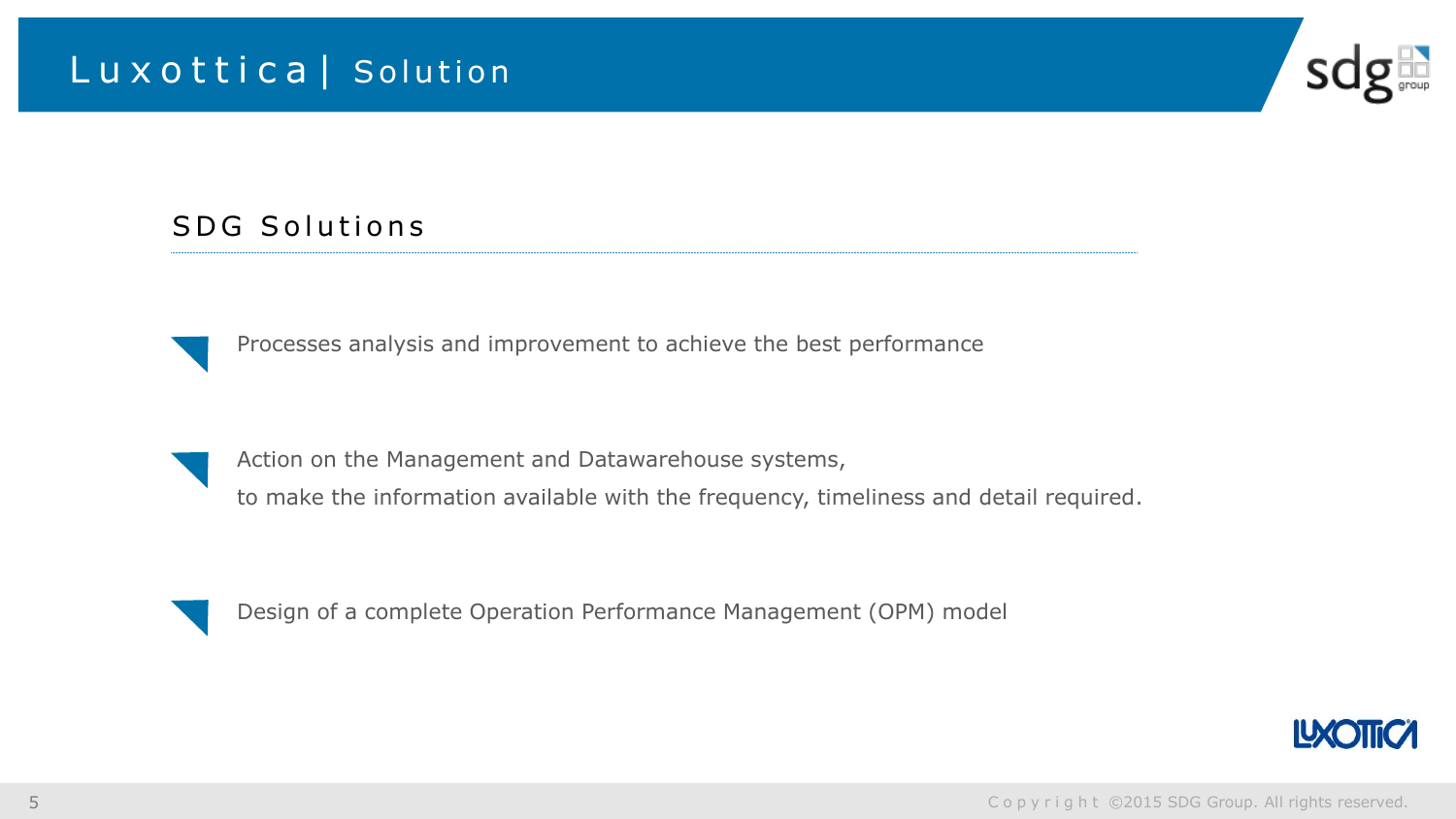### Luxottica | Benefits



#### Results



- Uniqueness of information and rules sharing as key elements to successfully implement the system of individual targets.
- Broader perspective than the Supply Chain processes and deeper than the Group's analytical skills.
- Each business area adds value to the supply chain thanks to the management lever it controls.
- Effective management of the Performance Measurement system.

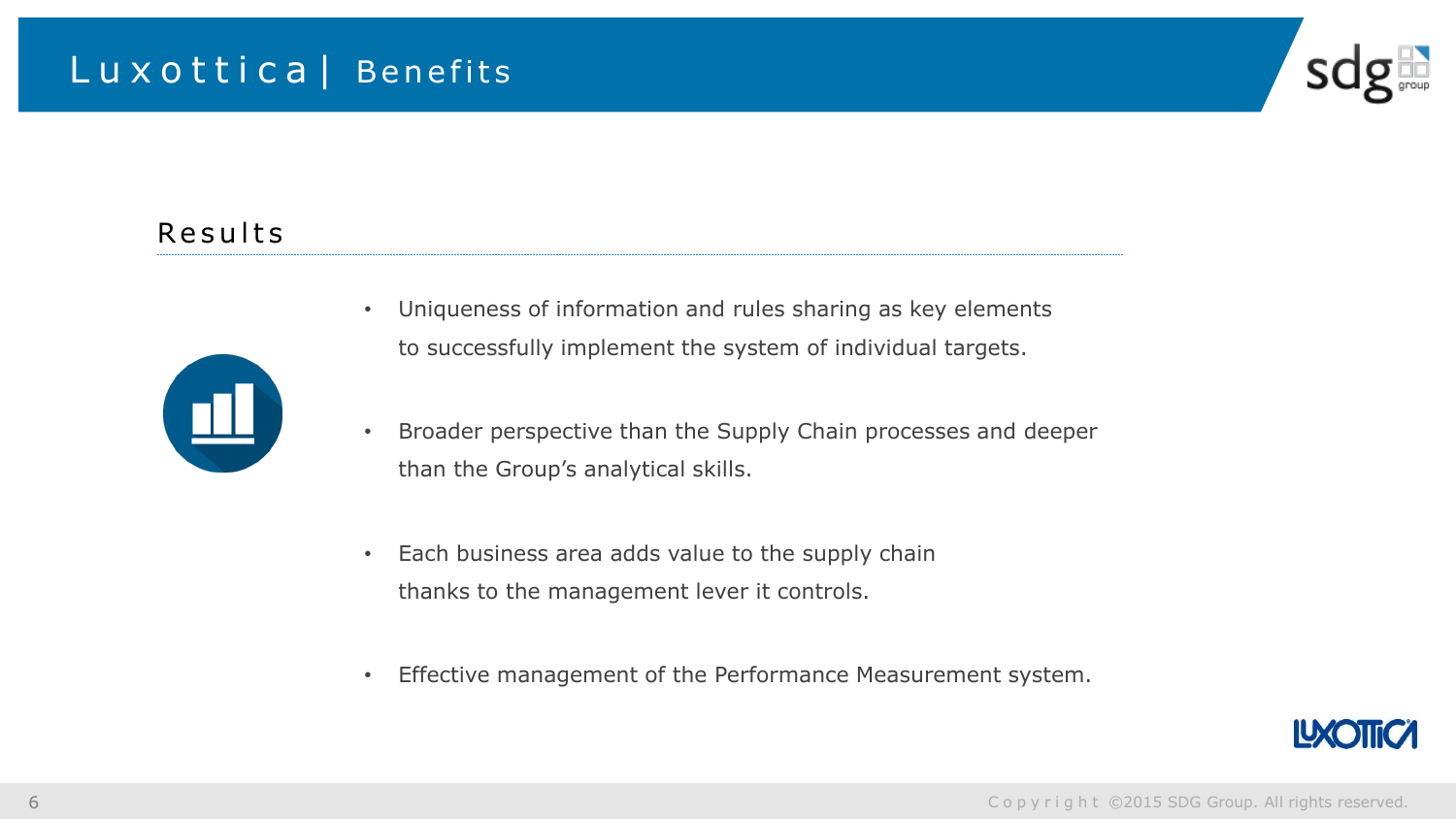## Fashion & Retail | References



Acqua di Parma, Armani, Benetton, Champion, Clarins, Compar Bata, CrisConf, De Rigo, Dolce & Gabbana, Etro, Fendi, Geox, Grupo Hevige, Golf'Us, Gucci, H&M, Hurley, L'Oreal, Loro Piana, Luxottica, Original Marines, Prada, Pronovias, Puig, Puma, Ferragamo, Stroili Oro, Teddy, Tod's, Valentino Fashion Group, Areas, Condis, Euronics, Metro, Nuance, Rexel.